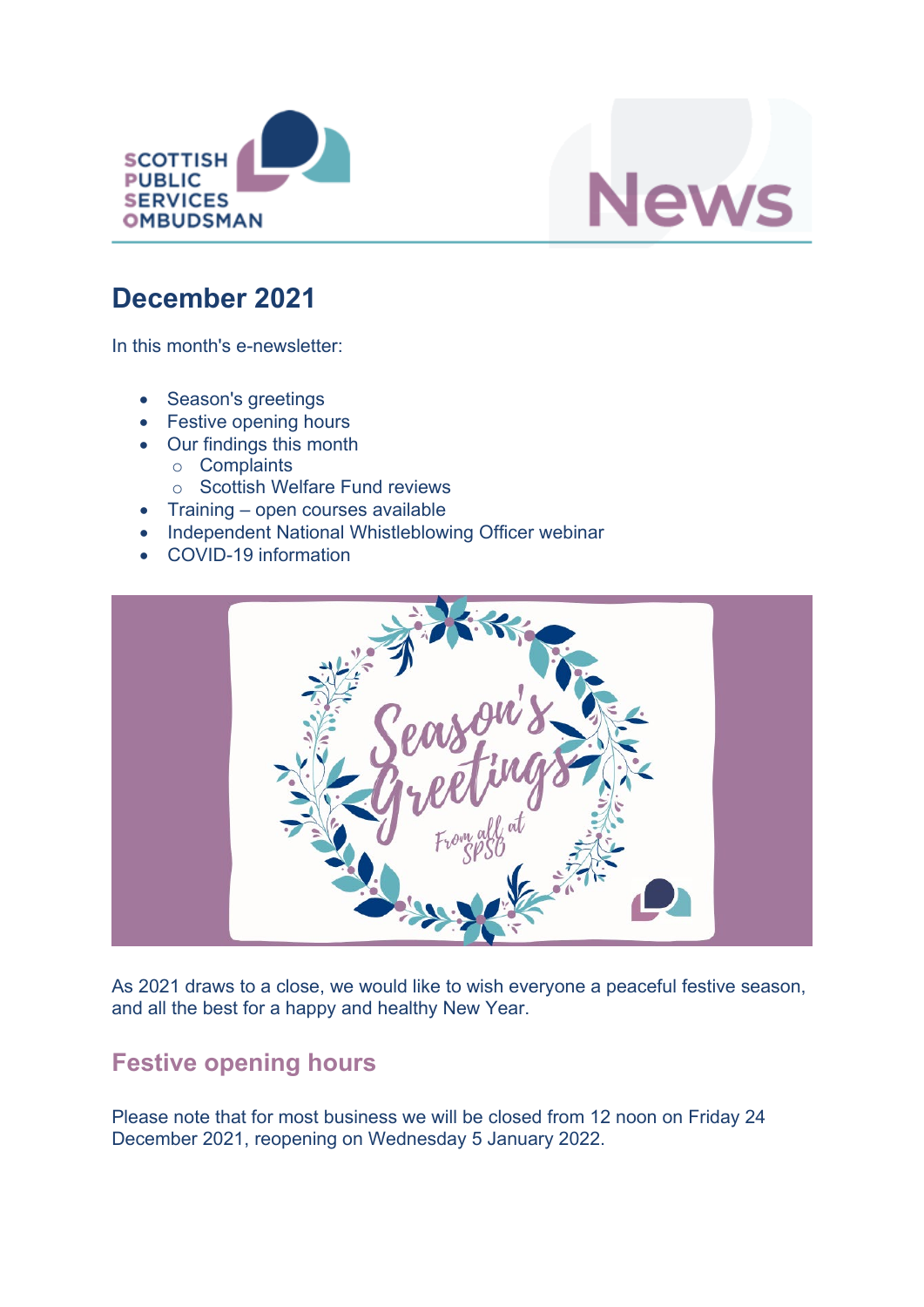Public service complaints can still be submitted via our [online complaint form](https://www.spso.org.uk/complain/form/start/) and INWO complaints can be submitted via the [INWO online complaint form.](https://inwo.spso.org.uk/complaining-independent-national-whistleblowing-officer-inwo) We won't be able to respond until we reopen on 5 January 2022.

#### **Our Scottish Welfare Fund team will offer an emergency service on 29-31 December 2021**.

## **Our findings**

**Complaints** This month we:

- published 16 decision reports available [here](https://www.spso.org.uk/our-findings)
- upheld 11 complaints in full or part
- made 26 recommendations for learning and improvement.

#### *Investigation report*

In addition to our decision summaries, this month we are publishing one full investigation report: [201905973 Greater Glasgow and Clyde NHS Board](https://www.spso.org.uk/investigation-reports/2021/december/greater-glasgow-and-clyde-nhs-board-acute-services-division) relating to the care and treatment of a patient who developed a haematoma and a subsequent cardiorespiratory arrest following surgery to their neck for cancer. The patient was left with mobility and speech difficulties and seizures.

We found that, while a secondary haemorrhage is a known complication of the surgery, the board did not follow the protocol correctly when evacuating the haematoma. The haematoma remained present for 90 minutes after it was first identified when it should have be evacuated as quickly as possible. If this had been done, it would have most likely prevented the patient's cardiorespiratory arrest that led to the hypoxic brain injury and seizures. We also found that the board did not ensure that family members where fully aware that a Do Not Attempt Cardiopulmonary Resuscitation (DNACPR) had been put in place.

We also investigated the nursing care and treatment that the patient received but found this to be reasonable.

We asked the board to apologise to the patient and their family, and ensure staff are aware of the protocols and guidance surrounding postoperative haemorrhage and resuscitation.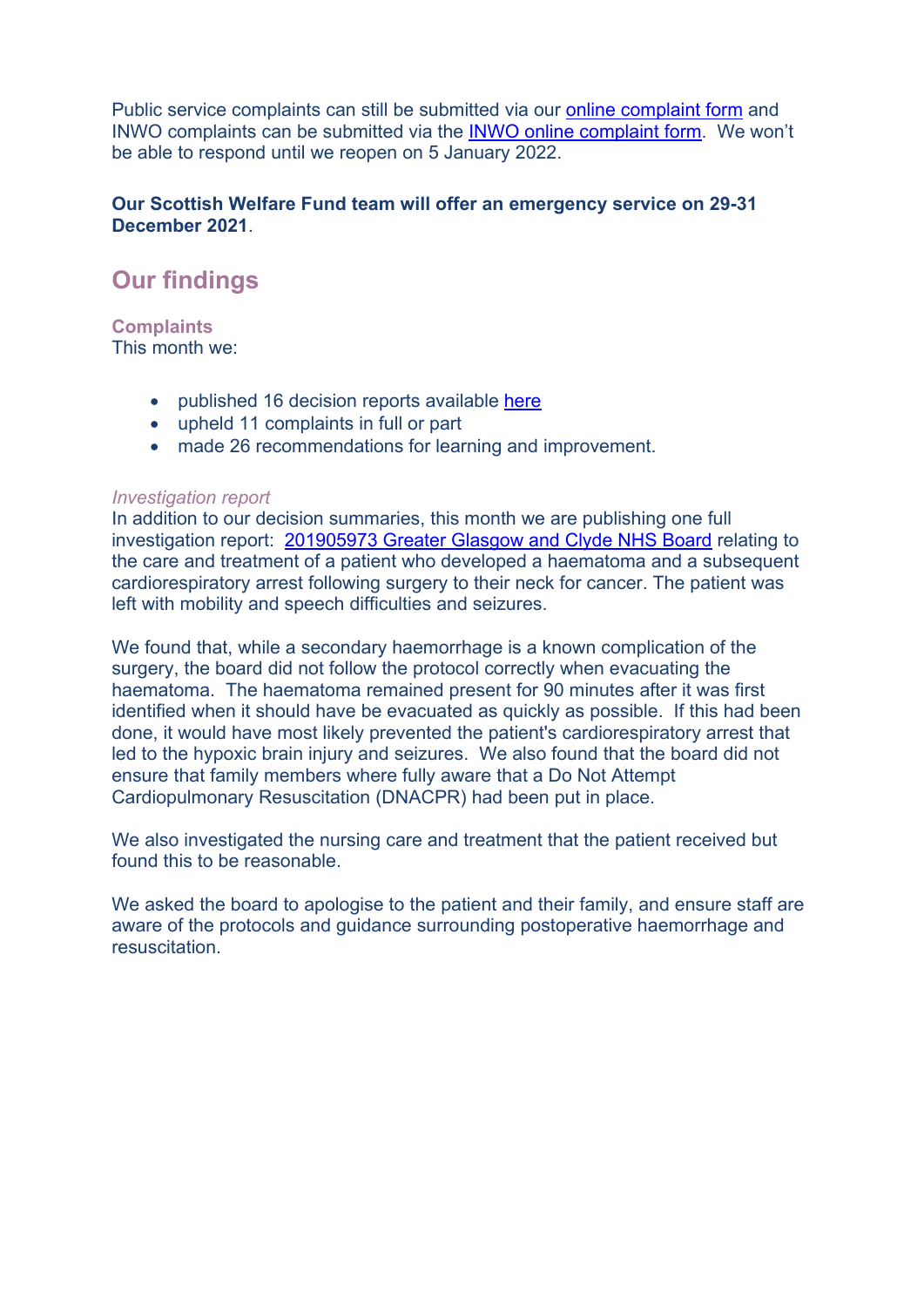### **Scottish Welfare Fund reviews**

#### *Statistics*

During November we:

- responded to 137 enquiries
- made 114 decisions
	- $\circ$  19 community care grants
	- $\circ$  66 crisis grants
	- o 29 self-isolation support grants
- upheld nine (47%) community care grants, eight (12%) crisis grants and 13 (45%) self-isolation support grants
- referred six self-isolation support grants back to the council to reconsider their decision. These were largely linked to data sharing and consent issues concerning Test and Protect notification, and the information had not been available to the council when they made their decision
- signposted an additional 185 applicants to other sources of assistance, the majority (140) of these were calling us instead of their local council.

#### *Case studies*

In recent weeks, we have seen a number of applications where we assessed that the council did not interpret the available information correctly.

In one such case, the applicant (C) applied for money for food after stating that their money had been stolen during a serious assault. The council initially made an award then rescinded this on the basis that they could not verify that C had reported the assault to the police. At first tier review, the council did not change their decision as the applicant did not report the same version of events to the police as they did to the council.

We reviewed the council's file and spoke with C. C confirmed the nature of the assault and their reason for not reporting this to the police which matched with what they had told the council. The council notes confirmed that C had reported their money and bank card stolen but did not report the assault.

We assessed that the assault not being reported was irrelevant to the reason for C being in crisis as this was clearly because their money and bank card were stolen. We also took into account the severity and nature of the assault, and that C was still coming to terms with this and did not yet feel able to report this to the police. We made an on-balance assessment as per section 4.21 of the guidance as there was no inconsistencies in C's version of events and we had no reason to doubt what they said had happened.

We changed the council's decision and instructed them to make an award to C. We provided feedback that the council had incorrectly interpreted the information available to them. We also provided feedback to the council about their written communications, that they had not followed the guidance and that they had incorrectly calculated the award at initial decision.

Further examples can be found in the searchable directory [on our website.](https://www.spso.org.uk/scottishwelfarefund/case-summaries)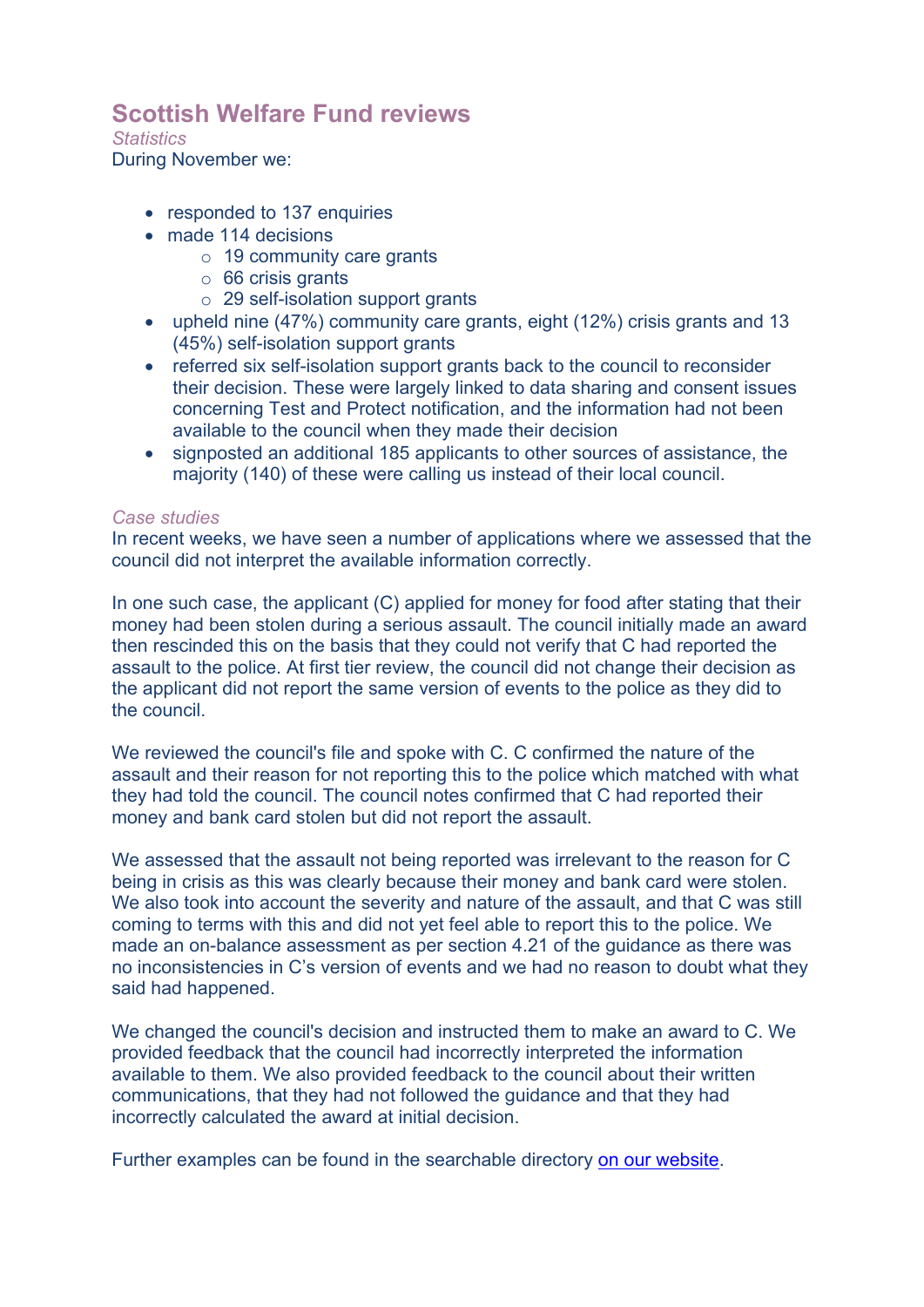### **Training – open courses available**

Our next open courses are available to book!

#### **Good Complaints Handling open course**

This course is aimed at staff who deal with complaints at stage 1 of the Model Complaints Handling Procedure. It is trainer-led, approximately 2.5 hours long, and delivered via Webex:

• 22 January 2022 (9:30-12:00)

### **Complaints Investigation Skills open course**

This course is aimed at staff who investigate complaints at stage 2 of the Model Complaints Handling Procedure and will comprise of three trainer-led modules, each 2.5 hours long and delivered via Webex:

- Module 1 15 February 2022 (14:00-16:30)
- Module 2 17 February 2022 (09:30-12:00)
- Module 3 23 February 2022 (09:30-12:00)

For more information or how to book, please email [training@spso.gov.scot.](mailto:training@spso.gov.scot) Further details can also be found on our [training webpage.](https://www.spso.org.uk/training-courses) Please note that these will be the last open courses for this business year.

## **Independent National Whistleblowing Officer webinar**

We are pleased to be able to share the date of our next webinar, which will focus on providing information for union reps: **Wednesday 2 February 2022, from 14:30- 15:30**.

We are working with union reps to develop a webinar that addresses the issues and concerns that reps may have as they navigate the Standards and inform their members. It will be an ideal opportunity for reps (and others if they are interested) in hearing about the Standards, how to support their members to access them, and what the process means for them and their members.

To register your interest please email [INWO@spso.gov.scot.](mailto:INWO@spso.gov.scot)



#### *INWO e-bulletins*

Our INWO team sends out regular updates with further information about the service. [Our December e-bulletin can be found here.](https://mailchi.mp/spso.org.uk/bulletin-from-the-inwo-dec2021-5043909)

If you would like to receive future e-bulletins from the INWO straight to your inbox, please [register here to sign up to the mailing list.](https://spso.us6.list-manage.com/subscribe?u=41e2e1d946df995fb6cae48d9&id=dfd2ad993d)